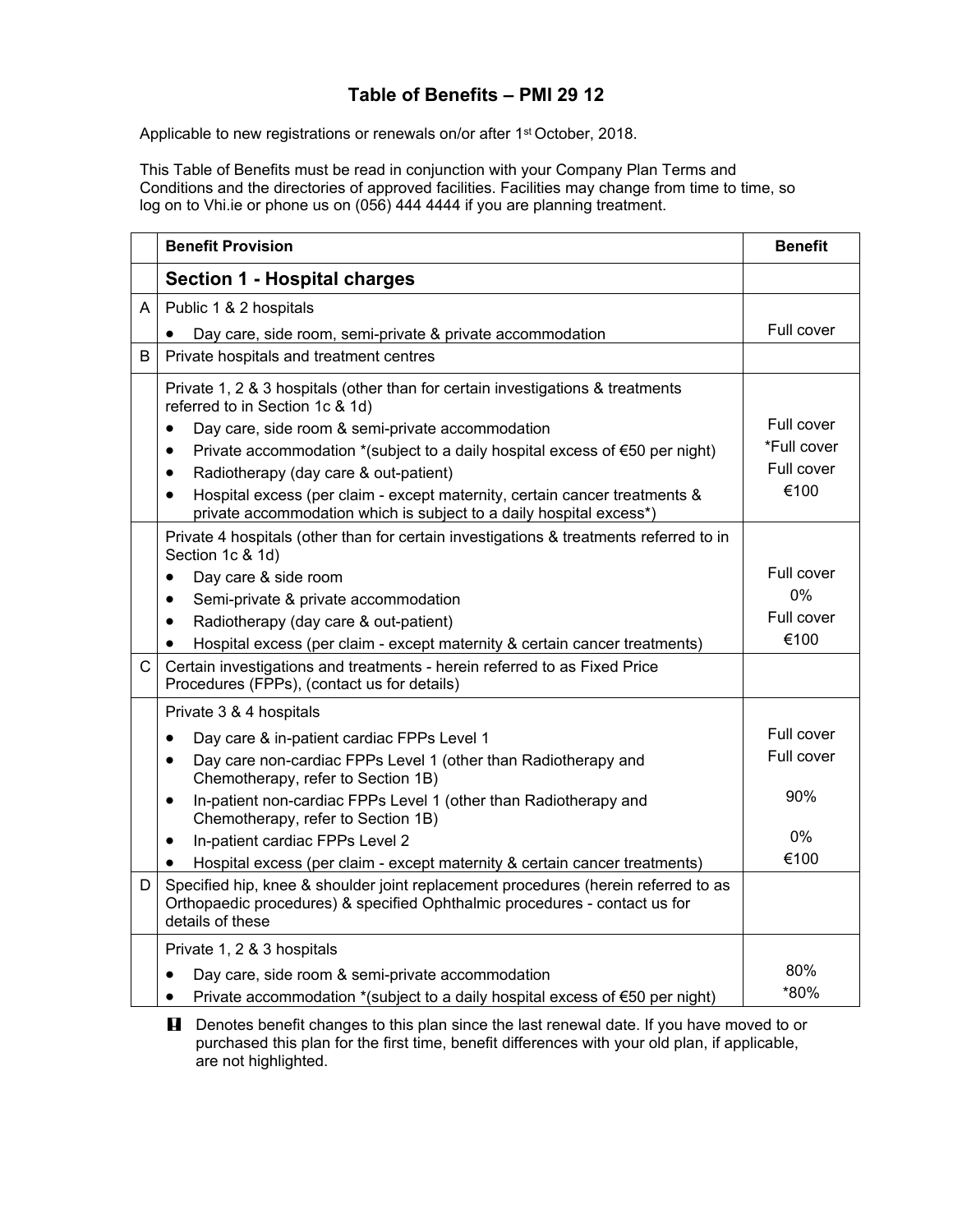|   | Hospital excess (per claim – except private accommodation which is subject to<br>a daily hospital excess*)                                                            | €100                              |
|---|-----------------------------------------------------------------------------------------------------------------------------------------------------------------------|-----------------------------------|
|   | Private 4 hospitals                                                                                                                                                   |                                   |
|   | Day care & side room                                                                                                                                                  | 80%                               |
|   | Semi-private & private accommodation                                                                                                                                  | 0%                                |
|   | Hospital excess (per claim)                                                                                                                                           | €100                              |
|   | When carried out as a Fixed Price Procedure (contact us for details)                                                                                                  |                                   |
|   | Private 3 & 4 hospitals                                                                                                                                               | 80%                               |
|   | Hospital excess (per claim)                                                                                                                                           | €100                              |
|   | <b>Section 2 - Consultants' fees/GP procedures</b>                                                                                                                    |                                   |
| A | In-patient treatment, day-care/side room/out-patient & GP procedures                                                                                                  |                                   |
|   | Participating consultant/GP<br>٠                                                                                                                                      | Full cover                        |
|   | Non-participating consultant/GP                                                                                                                                       | Standard<br>benefit               |
|   | Section 3 - Psychiatric cover (read in conjunction with Section<br>1)                                                                                                 |                                   |
| A | In-patient psychiatric cover                                                                                                                                          | 100 days                          |
| В | Day care psychiatric treatment for approved day care programmes                                                                                                       | Contact us for<br>further details |
| C | In-patient treatment for alcoholism, drug or other substance abuse in any 5 year<br>period                                                                            | 91 days                           |
| D | Out-patient mental health treatment (in an approved out-patient mental health<br>centre) $H$                                                                          |                                   |
|   | Mental health assessment in every 2 year period<br>$\bullet$                                                                                                          | €100 per<br>member                |
|   | Mental health therapy, 10 visits                                                                                                                                      | €75 per visit                     |
|   | <b>Section 4 - Maternity &amp; Baby</b>                                                                                                                               |                                   |
| A | Normal confinement                                                                                                                                                    |                                   |
|   | Public hospital benefit (up to 3 days)                                                                                                                                | Full cover                        |
|   | Caesarean delivery (as per hospital benefits listed)                                                                                                                  | <b>Refer Section</b>              |
|   | Home birth benefit                                                                                                                                                    | 1<br>€3,300                       |
| B | In-patient maternity consultant fees (per Schedule of Benefits for Professional<br>Fees)                                                                              | Agreed<br>charges                 |
| C | Post-natal home nursing                                                                                                                                               |                                   |
|   | Following 1 nights stay<br>٠                                                                                                                                          | €1,300                            |
|   | Following 2 nights stay<br>٠                                                                                                                                          | €650                              |
| D | Vhi Fertility Programme                                                                                                                                               |                                   |
|   | Fertility benefit - benefit per member, towards the cost of specified fertility tests<br>and treatments carried out in a Vhi Participating Fertility Treatment Centre |                                   |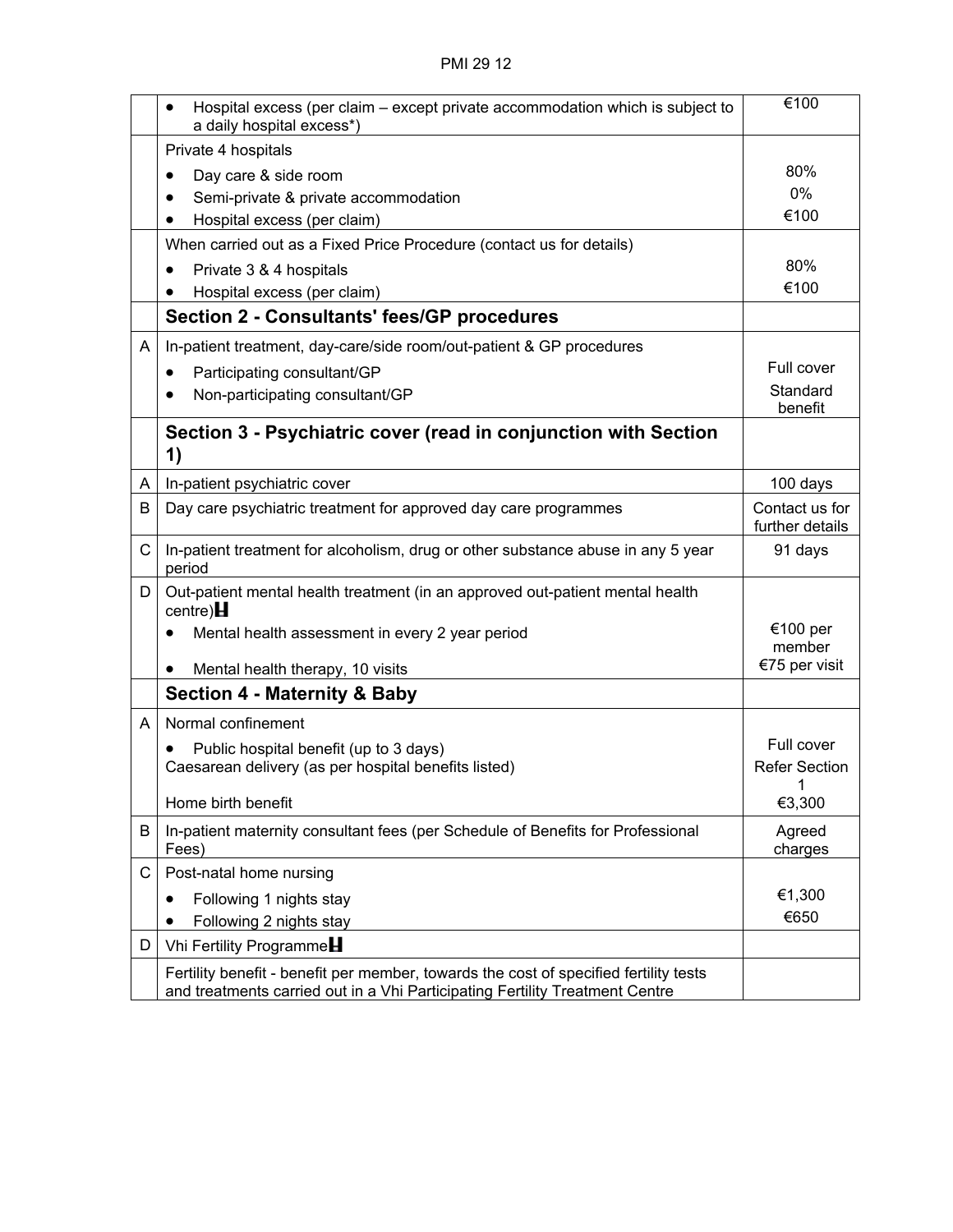PMI 29 12

|   | Initial consultation<br>$\bullet$                                                                                                                                                                                                      | €100 discount                                                                      |
|---|----------------------------------------------------------------------------------------------------------------------------------------------------------------------------------------------------------------------------------------|------------------------------------------------------------------------------------|
|   |                                                                                                                                                                                                                                        | at point of<br>sale                                                                |
|   | AMH & Semen Analysis tests                                                                                                                                                                                                             | €100 discount                                                                      |
|   |                                                                                                                                                                                                                                        | at point of                                                                        |
|   |                                                                                                                                                                                                                                        | sale<br>€1,000                                                                     |
|   | Egg freezing - once per lifetime<br>$\bullet$<br>Sperm freezing - once per lifetime<br>٠                                                                                                                                               | €125                                                                               |
|   | IUI - up to 2 treatments per lifetime, female members only<br>$\bullet$                                                                                                                                                                | €450 per                                                                           |
|   |                                                                                                                                                                                                                                        | treatment*                                                                         |
|   | IVF or ICSI - up to 2 treatments per lifetime, female members only<br>٠                                                                                                                                                                | €1,000 per<br>treatment*                                                           |
|   | Fertility counselling - 4 sessions per treatment carried out in a Vhi Participating<br>٠<br><b>Fertility Treatment Centre</b>                                                                                                          | €40 per<br>session                                                                 |
|   | Fertility support services - Acupuncturists & Dieticians visits<br>$\bullet$                                                                                                                                                           | <b>Refer Section</b><br>9                                                          |
|   | * These benefits are co-funded by Vhi and the Vhi Participating Fertility Treatment<br>Centre                                                                                                                                          |                                                                                    |
| E | Maternity & Baby Bundle                                                                                                                                                                                                                |                                                                                    |
|   | Maternity Yoga and Pilates classes<br>$\bullet$                                                                                                                                                                                        | 75% cover up                                                                       |
|   | One maternity scan<br>$\bullet$                                                                                                                                                                                                        | to a combined                                                                      |
|   | Breast-feeding consultations<br>$\bullet$                                                                                                                                                                                              | limit of €500                                                                      |
|   | Baby massage classes<br>$\bullet$                                                                                                                                                                                                      | and                                                                                |
|   | Baby swim classes<br>$\bullet$                                                                                                                                                                                                         | no excess                                                                          |
|   | Ante natal course                                                                                                                                                                                                                      |                                                                                    |
|   | Section 5 - Cancer care and other benefitsH                                                                                                                                                                                            |                                                                                    |
| A | Genetic testing for cancer                                                                                                                                                                                                             |                                                                                    |
|   | Initial consultation for genetic testing for cancer *<br>$\bullet$                                                                                                                                                                     | 50% cover                                                                          |
|   | Genetic test - for specified genetic mutations to be carried out in an approved<br>$\bullet$<br>clinic *                                                                                                                               | Full cover                                                                         |
|   | Preventative (Prophylactic) treatment following on from the genetic test                                                                                                                                                               | Covered up to<br>the levels for<br>hospital<br>treatment<br>listed in<br>Section 1 |
|   | * These benefits are available immediately for existing Vhi customers with no<br>waiting periods. There is a 26 week new conditions waiting period for new joiners<br>and a two year waiting period for transfers from another insurer |                                                                                    |
| B | Mammograms in an approved mammogram centre in each 24 month period,<br>covered in accordance with our rules (contact us for details)                                                                                                   | Full cover                                                                         |
| C | Cancer care support - one night's accommodation for each treatment                                                                                                                                                                     | €100 per night                                                                     |
| D | Manual lymph drainage following cancer treatment - 10 visits                                                                                                                                                                           | €50 per visit                                                                      |
| E | Clinical psychology counselling for oncology treatment (psycho oncology<br>counselling) - 10 visits                                                                                                                                    | <b>Refer Section</b><br>9                                                          |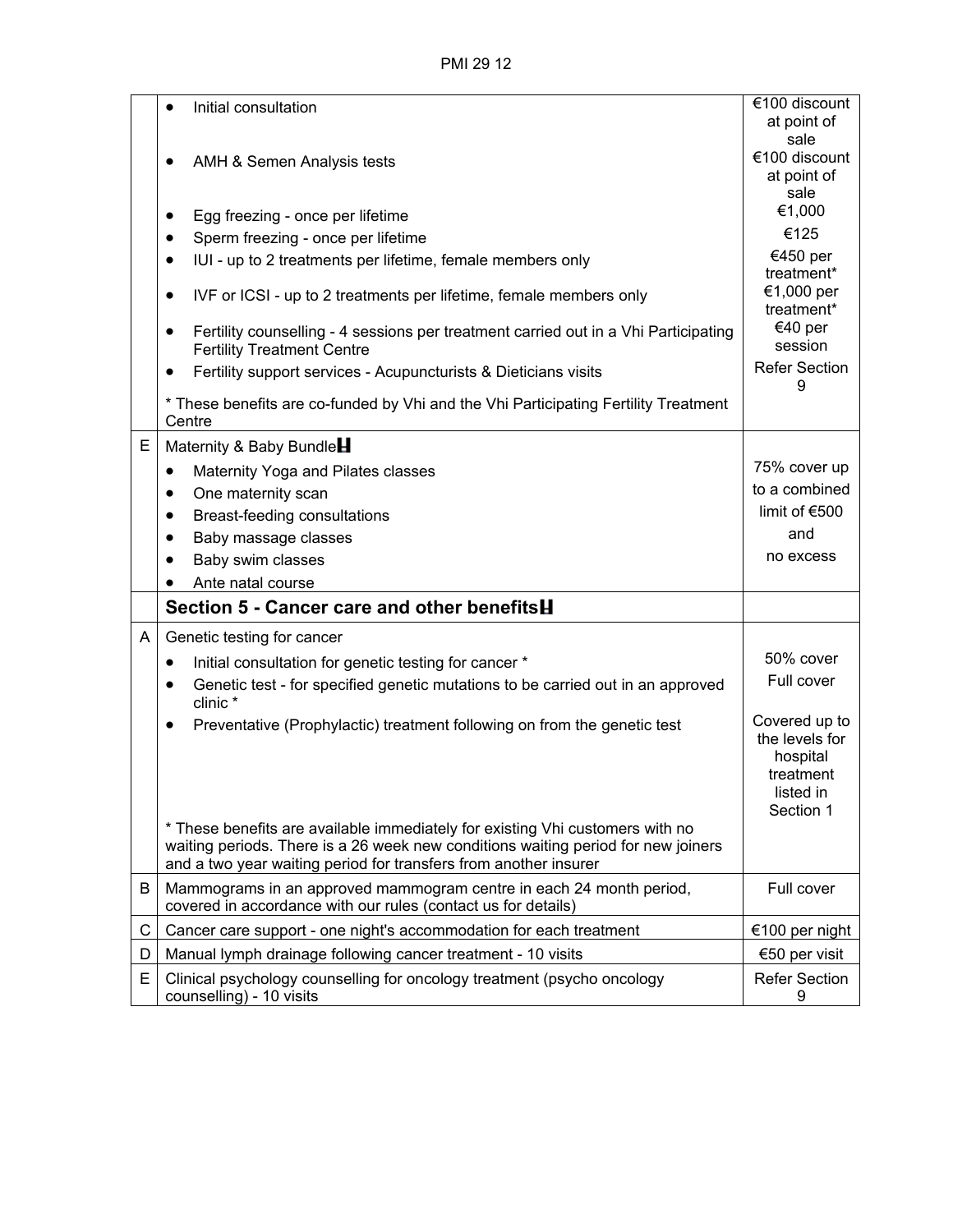| F  | Additional cancer support benefits                                                                                                                            |                           |
|----|---------------------------------------------------------------------------------------------------------------------------------------------------------------|---------------------------|
|    | Wig/ hairpiece, post-mastectomy bra, swimsuit, surgical prosthesis following                                                                                  | Full cover                |
|    | cancer treatment<br>No excess applies, but subject to the benefit maximum for medical and surgical<br>appliances set out below                                |                           |
| G. | Other benefits in Section 5                                                                                                                                   |                           |
|    | Vhi Healthcare approved medical and surgical appliances - subject to an excess of<br>€300 per member per year (contact us for details of eligible appliances) | €4,700 per<br>member year |
|    | Convalescent care - first 14 nights                                                                                                                           | €30 per night             |
|    | Vhi Hospital@Home                                                                                                                                             | Full cover                |
|    | Child home nursing - 28 days per calendar year                                                                                                                | €100 per day              |
|    | Parent accompanying child - 14 days per calendar year, following a stay in excess<br>of 3 days in hospital                                                    | €100 per day              |
|    | Return home benefit                                                                                                                                           | €100 per<br>claim         |
|    | <b>Vhi VisionCare</b>                                                                                                                                         |                           |
|    | Vhi VisionCare E-Screen (available through Vhi.ie/myvhi)                                                                                                      | Full cover                |
|    | Comprehensive eye exam carried out by a VSP eye-care professional in each<br>24 month period - subject to Vhi VisionCare E-Screen referral                    | Full cover                |
|    | <b>Section 6 - Transport costs</b>                                                                                                                            |                           |
| A  | Transport costs (covered in accordance with our rules)                                                                                                        | Agreed<br>charges         |
|    | <b>Section 7 - Cover outside Ireland</b>                                                                                                                      |                           |
| A  | Emergency treatment abroad                                                                                                                                    | €100,000                  |
| B  | Elective treatment abroad (subject to prior approval)                                                                                                         |                           |
|    | Surgical procedures available in Ireland (as per level of cover in Ireland)<br>$\bullet$                                                                      | €100,000                  |
|    | Treatment not available in Ireland                                                                                                                            | €100,000                  |
|    | <b>Section 8</b>                                                                                                                                              |                           |
| A  | In-patient MRI scans (covered in accordance with Section 1)                                                                                                   | Agreed<br>charges         |
| B  | Out-patient MRI scans                                                                                                                                         |                           |
|    | Category 1 - approved MRI centres                                                                                                                             | Full cover                |
|    | Category 2 - approved MRI centres, agreed MRI charges & consultant<br>$\bullet$<br>Radiologists fees (subject to an excess of €125 per scan)                  | Full cover                |
| C. | PET-CT scans (covered in accordance with our rules)                                                                                                           | Agreed<br>charges         |
| D  | CT Scans (covered in accordance with our rules) $\mathbf H$                                                                                                   | Full cover                |
|    | Section 9 – Day-to-day medical expenses (benefits are per visit,<br>per member, unless otherwise indicated) <b>H</b>                                          |                           |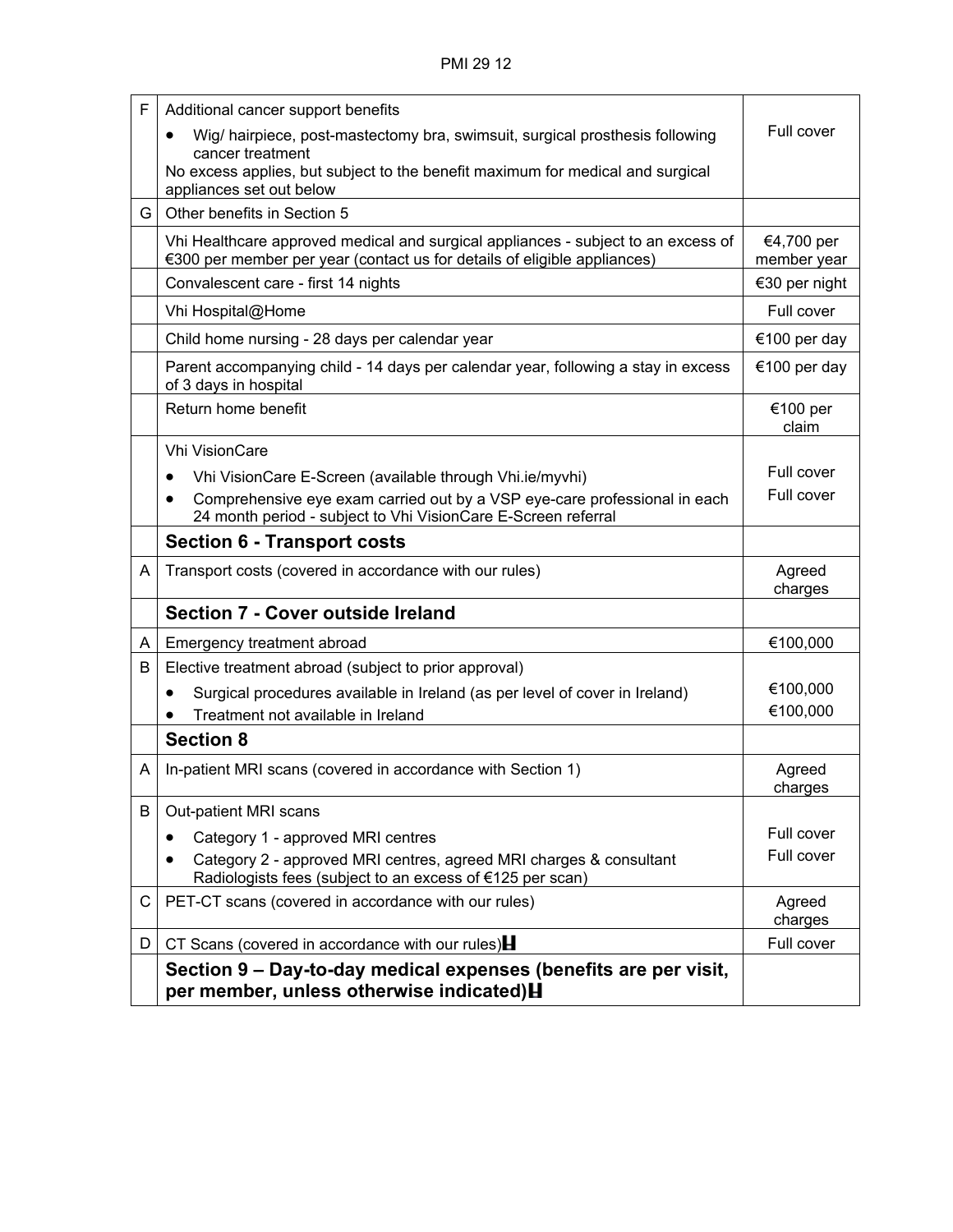| A  | Consultant consultation - unlimited visits                                                                                                                                                                                                             | 50%                             |
|----|--------------------------------------------------------------------------------------------------------------------------------------------------------------------------------------------------------------------------------------------------------|---------------------------------|
| В  | Pathology - consultants' fees (per referral) - unlimited visits                                                                                                                                                                                        | 50%                             |
| C  | Radiology - consultants' fees for professional services (per procedure) - unlimited<br>visits                                                                                                                                                          | 50%                             |
| D  | Pathology/Radiology or other diagnostic tests (refer to Section 8 for out-patient<br>MRI benefits) - 50% of agreed charges in an approved out-patient centre. Contact<br>us for details of eligible diagnostic tests and reimbursements                | €300 per year                   |
| Е  | Pre- and post-natal care (combined visits)                                                                                                                                                                                                             | €250                            |
| F  | STI screening                                                                                                                                                                                                                                          | Up to €100                      |
| G  | Optical – eye tests and glasses/contact lenses – 75% of charges in each 24 month<br>period (^Payment will be made directly to the provider if attending a VSP network<br>provider, and will not be subject to the annual excess or the annual maximum) | €100^                           |
| H. | Health screening - in each 24 month period, covered in accordance with our rules<br>(contact us for details) *                                                                                                                                         |                                 |
|    | Lifestage screening programme in a Vhi Medical Centre<br>Dexa scans in an approved dexa scan centre<br>٠                                                                                                                                               | €100 per<br>screen<br>50% cover |
|    | Clinical psychology counselling for oncology treatment (psycho oncology<br>counselling)* - 10 visits                                                                                                                                                   | €50 per visit                   |
| J  | Acupuncturists, Dieticians* - 5 combined visits                                                                                                                                                                                                        | €40                             |
| K. | Strength & Conditioning Coach - 3 visits                                                                                                                                                                                                               | €25                             |
| L  | Vhi SwiftCare exclusive benefit to Vhi customers*                                                                                                                                                                                                      |                                 |
|    | Initial consultation (charge is €125 – you pay €50)<br>٠                                                                                                                                                                                               | €75                             |
|    | Follow-up treatment package after this consultation for x-rays, tests & medical<br>aids (maximum you will pay is €100 for this follow-up treatment)                                                                                                    | 50% of total<br>costs           |
|    | Vhi SwiftCare appointment services*                                                                                                                                                                                                                    |                                 |
|    | Consultant consultation (orthopaedic, oral maxillofacial & sports medicine)<br>$\bullet$                                                                                                                                                               | 50%                             |
| м  | Vhi paediatric clinic*                                                                                                                                                                                                                                 |                                 |
|    | Initial Consultant consultation<br>٠                                                                                                                                                                                                                   | 50%                             |
|    | Follow up paediatric treatment and services after this consultation including<br>٠<br>lactation consultant, dietician, ultrasound, blood tests and x-ray                                                                                               | 50% of total<br>costs           |
|    | Annual excess - per member, per year                                                                                                                                                                                                                   | €125                            |
|    | Annual maximum - per member, per year                                                                                                                                                                                                                  | €3,200                          |
|    | * These benefits are not subject to the annual excess or annual maximum                                                                                                                                                                                |                                 |
|    | <b>Section 10 - LifeStage benefits</b>                                                                                                                                                                                                                 |                                 |
| A  | Child counselling - 8 visits                                                                                                                                                                                                                           | €30                             |
| В  | Foetal screening, in the year of the birth                                                                                                                                                                                                             | €100 per<br>pregnancy           |
| C  | <b>Travel vaccinations</b>                                                                                                                                                                                                                             | €65 per year                    |
| D  | Paediatrician benefit in addition to the Vhi paediatric clinic benefit listed above - 1<br>visit in the year of the birth $\blacksquare$                                                                                                               | 50%                             |